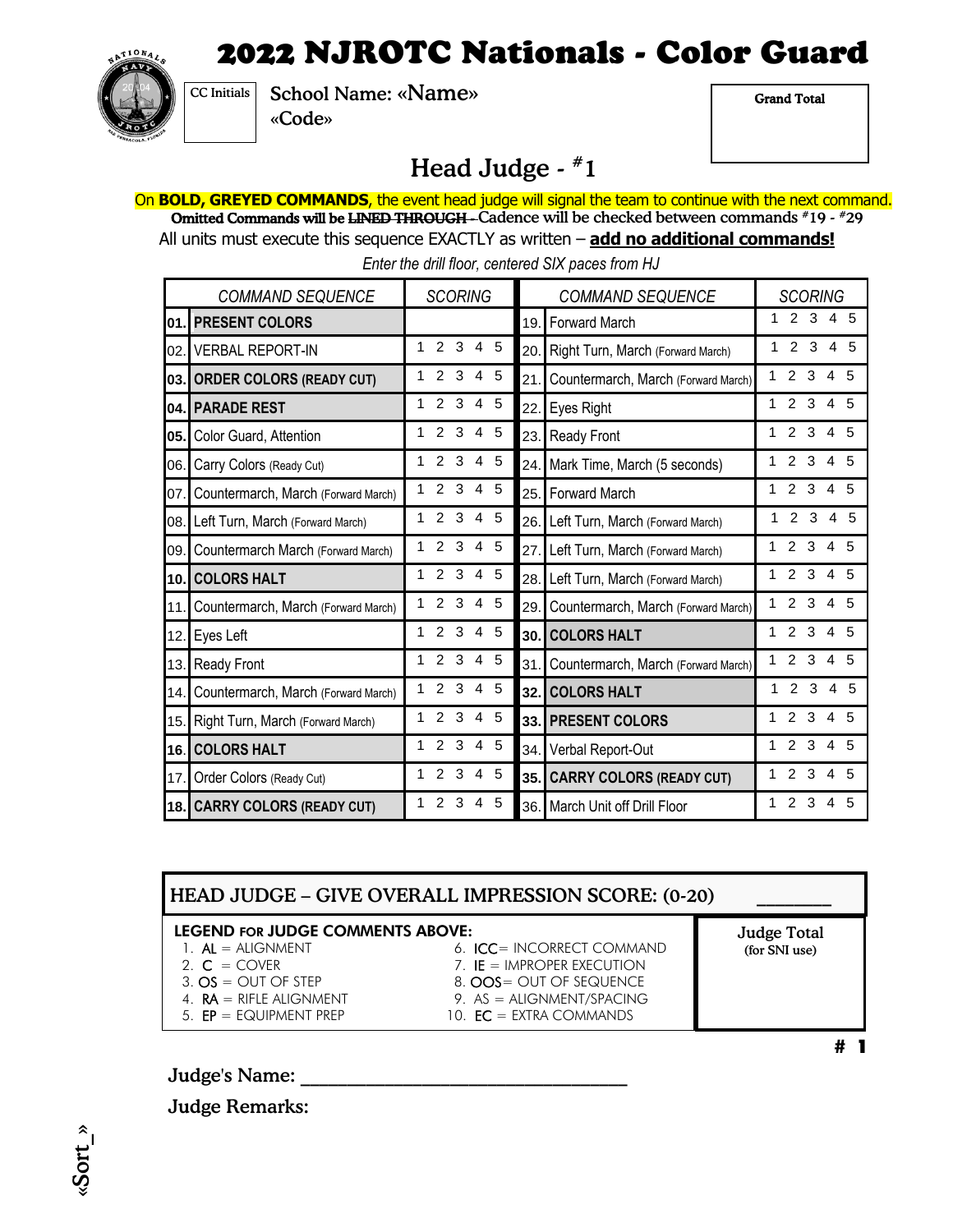

School Name: «Name»

«Code»

### Judge - #2

On **BOLD, GREYED COMMANDS**, the event head judge will signal the team to continue with the next command. **Omitted Commands will be <del>LINED THROUGH</del> -**-Cadence will be checked between commands #19 - #29 All units must execute this sequence EXACTLY as written – **add no additional commands!**

 *Enter the drill floor, centered SIX paces from HJ* 

| <b>COMMAND SEQUENCE</b> |                                     | <b>SCORING</b>                                 | <b>COMMAND SEQUENCE</b>                    |                                                          |
|-------------------------|-------------------------------------|------------------------------------------------|--------------------------------------------|----------------------------------------------------------|
| 01.                     | <b>PRESENT COLORS</b>               |                                                | <b>Forward March</b><br>19.                | $\mathcal{P}$<br>3<br>5<br>4                             |
| 02.                     | <b>VERBAL REPORT-IN</b>             | 3<br>$\mathcal{P}$<br>5<br>$\overline{4}$<br>1 | Right Turn, March (Forward March)<br>20.   | 3<br>$\mathcal{P}$<br>$\overline{4}$<br>5                |
| 03.                     | <b>ORDER COLORS (READY CUT)</b>     | $\mathcal{P}$<br>3<br>5<br>4                   | 21.<br>Countermarch, March (Forward March) | $\mathcal{P}$<br>3<br>.5<br>1.<br>4                      |
| 04.                     | <b>PARADE REST</b>                  | 3<br>5<br>1<br>2<br>4                          | Eyes Right<br>22.                          | 3<br>5<br>2<br>1<br>4                                    |
| 05.                     | Color Guard, Attention              | 3<br>5<br>2<br>$\overline{\mathbf{4}}$<br>1    | Ready Front<br>23.                         | 2<br>3<br>5<br>1<br>4                                    |
| 06.                     | Carry Colors (Ready Cut)            | 3<br>5<br>2<br>4<br>1                          | Mark Time, March (5 seconds)<br>24.        | 3<br>2<br>5<br>1<br>4                                    |
| 07.                     | Countermarch, March (Forward March) | 3<br>2<br>5<br>1<br>4                          | Forward March<br>25.                       | 3<br>2<br>5<br>1<br>4                                    |
| 08.                     | Left Turn, March (Forward March)    | 2<br>3<br>5<br>4                               | Left Turn, March (Forward March)<br>26.I   | 2<br>3<br>4<br>5                                         |
| 09.                     | Countermarch March (Forward March)  | $\overline{2}$<br>3<br>5<br>4                  | Left Turn, March (Forward March)<br>27.    | 3<br>$\overline{2}$<br>.5<br>1<br>4                      |
| 10.                     | <b>COLORS HALT</b>                  | 2<br>3<br>5<br>1<br>4                          | Left Turn, March (Forward March)<br>28.I   | 2<br>3<br>1<br>.5<br>4                                   |
| 11.                     | Countermarch, March (Forward March) | 5<br>2<br>3<br>4                               | Countermarch, March (Forward March)<br>29. | $\overline{2}$<br>3<br>1<br>5<br>4                       |
| 12.                     | Eyes Left                           | 1<br>2<br>3<br>5<br>4                          | 30. COLORS HALT                            | 3<br>2<br>5<br>1<br>4                                    |
| 13.                     | Ready Front                         | 2<br>3<br>5<br>1<br>4                          | Countermarch, March (Forward March)<br>31. | $\mathcal{P}$<br>3<br>1<br>5<br>4                        |
| 14.                     | Countermarch, March (Forward March) | $\mathcal{P}$<br>1<br>3<br>5<br>4              | <b>COLORS HALT</b><br>32.                  | $\mathfrak{p}$<br>3<br>$\overline{\mathbf{4}}$<br>5<br>1 |
| 15.                     | Right Turn, March (Forward March)   | 2<br>3<br>5<br>4                               | <b>PRESENT COLORS</b><br>33.               | $\mathcal{P}$<br>3<br>1<br>4<br>.5                       |
| 16.                     | <b>COLORS HALT</b>                  | 2<br>3<br>5<br>1<br>4                          | Verbal Report-Out<br>34.                   | 3<br>$\mathcal{P}$<br>.5<br>4                            |
| 17.                     | Order Colors (Ready Cut)            | 2<br>3<br>5<br>4                               | <b>CARRY COLORS (READY CUT)</b><br>35.     | 2<br>3<br>4<br>.5                                        |
|                         | 18. CARRY COLORS (READY CUT)        | 3<br>5<br>4                                    | 36. March Unit off Drill Floor             | 2<br>3<br>1<br>5                                         |

### JUDGE – GIVE OVERALL IMPRESSION SCORE: (0-20) \_\_\_\_\_\_\_\_

#### LEGEND FOR JUDGE COMMENTS ABOVE:

- 
- 
- 
- 
- 
- 1. AL = ALIGNMENT 6. ICC= INCORRECT COMMAND
- 2.  $C = \text{Cover}$  7. IE = IMPROPER EXECUTION
- $3. \text{OS} = \text{OUT OF STEP}$  8.  $\text{OOS} = \text{OUT OF SEQUENCE}$
- 4.  $\mathsf{RA} = \mathsf{RIFLE}$  ALIGNMENT 9.  $\mathsf{AS} = \mathsf{ALIGNMENT} / \mathsf{SPACE}$
- 5.  $EP = EQUIPMENT PREF$  10.  $EC = EXTRA COMMANDS$

Judge's Name:

Judge Remarks:

Judge Total (for SNI use)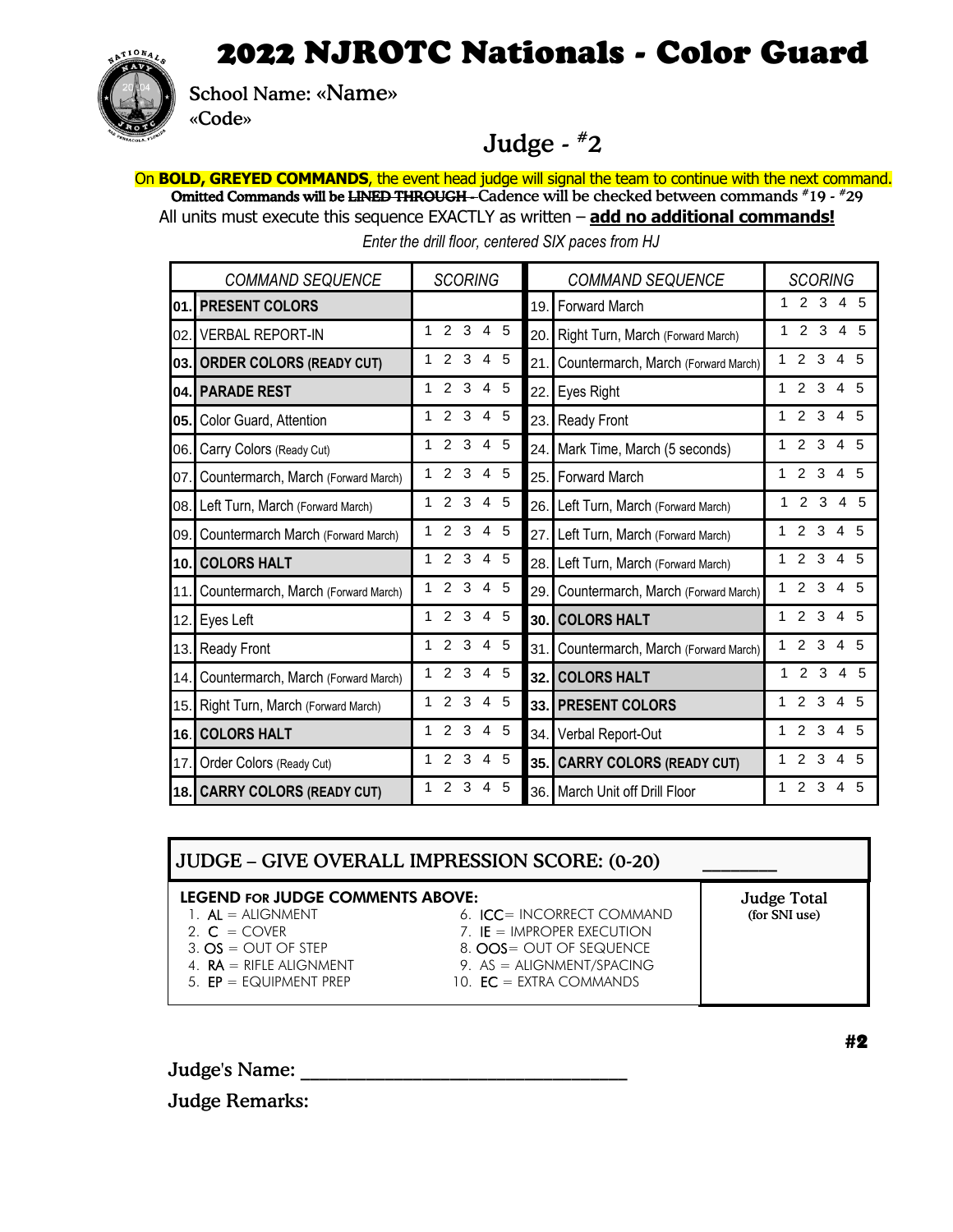

School Name: «Name» «Code»

## Judge - #3

On **BOLD, GREYED COMMANDS**, the event head judge will signal the team to continue with the next command. Omitted Commands will be <del>LINED THROUGH</del>--Cadence will be checked between commands #19 - #29 All units must execute this sequence EXACTLY as written – **add no additional commands!**

 *Enter the drill floor, centered SIX paces from HJ*

| <b>COMMAND SEQUENCE</b> |                                     | <b>SCORING</b>                                    | <b>COMMAND SEQUENCE</b>                    | <b>SCORING</b>                                     |
|-------------------------|-------------------------------------|---------------------------------------------------|--------------------------------------------|----------------------------------------------------|
| 01.                     | <b>PRESENT COLORS</b>               |                                                   | <b>Forward March</b><br>19.                | 2 <sub>3</sub><br>45                               |
| 02.                     | <b>VERBAL REPORT-IN</b>             | 3<br>$\mathcal{P}$<br>$4\overline{5}$<br>1        | Right Turn, March (Forward March)<br>20.   | 2 <sub>3</sub><br>4 5<br>1                         |
| 03.                     | <b>ORDER COLORS (READY CUT)</b>     | 3<br>$\mathcal{P}$<br>4 5<br>1                    | Countermarch, March (Forward March)<br>21. | 2 <sub>3</sub><br>4 5<br>1                         |
|                         | 04. PARADE REST                     | 3<br>$\overline{2}$<br>4 5                        | Eyes Right<br>22.                          | 3<br>$\mathbf{2}^{\circ}$<br>4 5                   |
| 05.                     | Color Guard, Attention              | 3<br>$\overline{2}$<br>4 5<br>1                   | <b>Ready Front</b><br>23.                  | 3<br>$\overline{2}$<br>4 5<br>1                    |
| 06.                     | Carry Colors (Ready Cut)            | 3<br>2<br>4 5<br>1                                | Mark Time, March (5 seconds)<br>24.        | 3<br>$\overline{2}$<br>4 5                         |
| 07.                     | Countermarch, March (Forward March) | 2 <sub>3</sub><br>$4\overline{5}$<br>$\mathbf 1$  | Forward March<br>25.                       | 3<br>$\mathcal{P}$<br>$4\overline{5}$<br>1         |
| 08.                     | Left Turn, March (Forward March)    | 2 <sub>3</sub><br>4 5<br>1                        | Left Turn, March (Forward March)<br>26.    | $3\quad 4$<br>$\overline{2}$<br>- 5<br>1           |
| 09.                     | Countermarch March (Forward March)  | $\overline{2}$<br>3<br>- 5<br>1<br>$\overline{4}$ | Left Turn, March (Forward March)<br>27.    | $\mathcal{P}$<br>3<br>$\overline{4}$<br>.5<br>1    |
| 10.1                    | <b>COLORS HALT</b>                  | 3<br>$\overline{2}$<br>4<br>- 5<br>1              | Left Turn, March (Forward March)<br>28.    | 3<br>$\overline{2}$<br>$\overline{4}$<br>.5<br>1   |
| 11.                     | Countermarch, March (Forward March) | 3<br>$\overline{2}$<br>4<br>-5<br>1               | Countermarch, March (Forward March)<br>29. | 3<br>$\overline{2}$<br>$\overline{4}$<br>-5<br>1   |
| 12.                     | Eyes Left                           | 2<br>3<br>4 5<br>1                                | 30. COLORS HALT                            | $\overline{2}$<br>3<br>$\overline{4}$<br>.5<br>1   |
| 13.                     | <b>Ready Front</b>                  | 3<br>-5<br>2<br>4<br>1                            | Countermarch, March (Forward March)<br>31. | $\overline{2}$<br>3<br>1<br>$\overline{4}$<br>.5   |
| 14.                     | Countermarch, March (Forward March) | 2<br>3<br>5<br>1<br>4                             | <b>COLORS HALT</b><br>32.1                 | $\overline{2}$<br>3<br>$\overline{4}$<br>.5<br>1   |
| 15.                     | Right Turn, March (Forward March)   | 2<br>3<br>-5<br>4<br>1                            | 33. PRESENT COLORS                         | $\overline{2}$<br>3<br>$\overline{4}$<br>.5<br>1   |
| 16.1                    | <b>COLORS HALT</b>                  | 3<br>- 5<br>2<br>4<br>1                           | Verbal Report-Out<br>34.                   | $\overline{2}$<br>-3<br>4<br>-5<br>1               |
| 17.                     | Order Colors (Ready Cut)            | 3<br>4 5<br>$\overline{2}$<br>1                   | 35. CARRY COLORS (READY CUT)               | $\overline{2}$<br>-3<br>$\overline{4}$<br>- 5<br>1 |
|                         | 18. CARRY COLORS (READY CUT)        | 3<br>2<br>-5<br>1<br>4                            | 36. March Unit off Drill Floor             | 2 <sub>3</sub><br>4<br>.5<br>1                     |

#### JUDGE – GIVE OVERALL IMPRESSION SCORE: (0-20) Judge Total (for SNI use) LEGEND FOR JUDGE COMMENTS ABOVE: 1.  $AL = ALIGNMENT$  6.  $ICC = INCORRECT COMMAND$ 2.  $C = COVER$  7. IE = IMPROPER EXECUTION  $3. \text{OS} = \text{OUT} \space \text{OF} \space \text{STEP}$  8.  $\text{OOS} = \text{OUT} \space \text{OF} \space \text{Sequence}$ 4. **RA** = RIFLE ALIGNMENT 9. AS = ALIGNMENT/SPACING 5.  $EP = EQUIPMENT PREF$  10.  $EC = EXTRA COMMANDS$

Judge's Name:  $\overline{z}$ 

Judge Remarks: